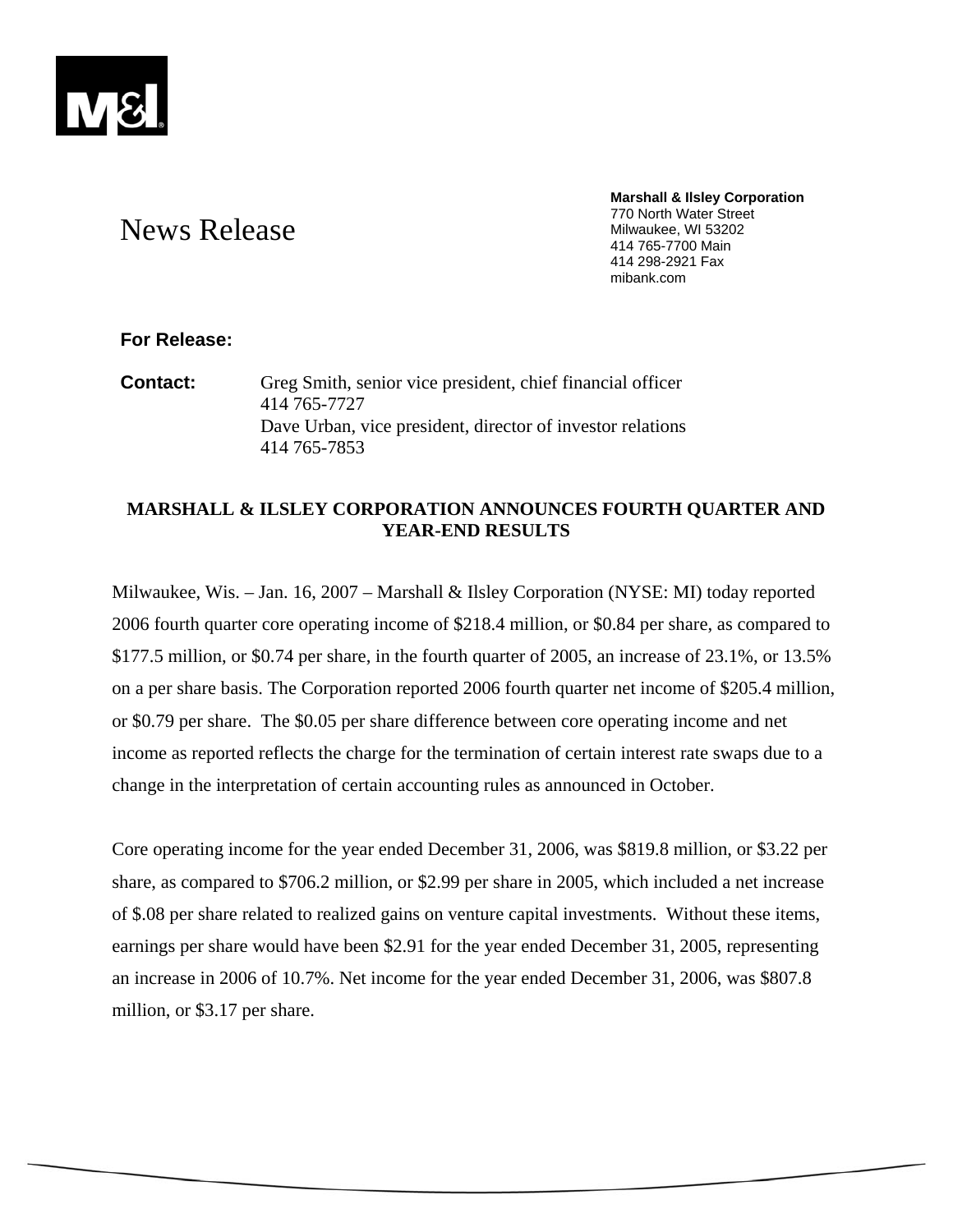Return on average assets based on core operating income for the fourth quarter and full year of 2006 was 1.56 percent, respectively. By comparison, the return on average assets based on net income for the fourth quarter and full year of 2005 was 1.56 and 1.63 percent, respectively. Return on equity based on core operating income was 14.27 percent this quarter, as compared to 15.06 percent for the fourth quarter of 2005.

The Corporation's provision for loan losses was \$18.3 million in the fourth quarter of 2006, versus \$13.0 million in the same period last year. Net charge-offs for the period were \$15.0 million, or 0.14 percent of total average loans outstanding this quarter, and \$11.5 million a year ago, or 0.14 percent of total average loans. At December 31, 2006, the allowance for loan losses was 1.00 percent of total loans, compared to 1.06 percent a year earlier. Nonperforming loans were 0.64 percent of total loans at December 31, 2006, and 0.41 percent at December 31, 2005.

Assets at year-end were \$56.2 billion, compared to \$46.2 billion at the end of 2005. Book value per share was \$24.24 at December 31, 2006, compared to \$20.27 for the same date a year ago. Total loans were \$41.9 billion, compared to \$34.2 billion at December 31, 2005.

All "per share" references in this press release are references to diluted earnings per share.

Marshall & Ilsley Corporation (NYSE: MI) is a diversified financial services corporation headquartered in Milwaukee, Wis., with \$56.2 billion in assets. Founded in 1847, M&I Marshall & Ilsley Bank is the largest Wisconsin-based bank with 195 offices throughout the state. In addition, M&I has 46 locations throughout Arizona; 17 offices in Kansas City and nearby communities; 17 offices on Florida's west coast; 17 offices in metropolitan Minneapolis/St. Paul, and one in Duluth, Minn.; three offices in Tulsa, Okla.; and one office in Las Vegas, Nev. M&I's Southwest Bank subsidiary has 15 offices in the greater St. Louis area. Metavante Corporation, a wholly owned subsidiary, provides a full array of technology products and services for the financial services industry. M&I also provides trust and investment management, equipment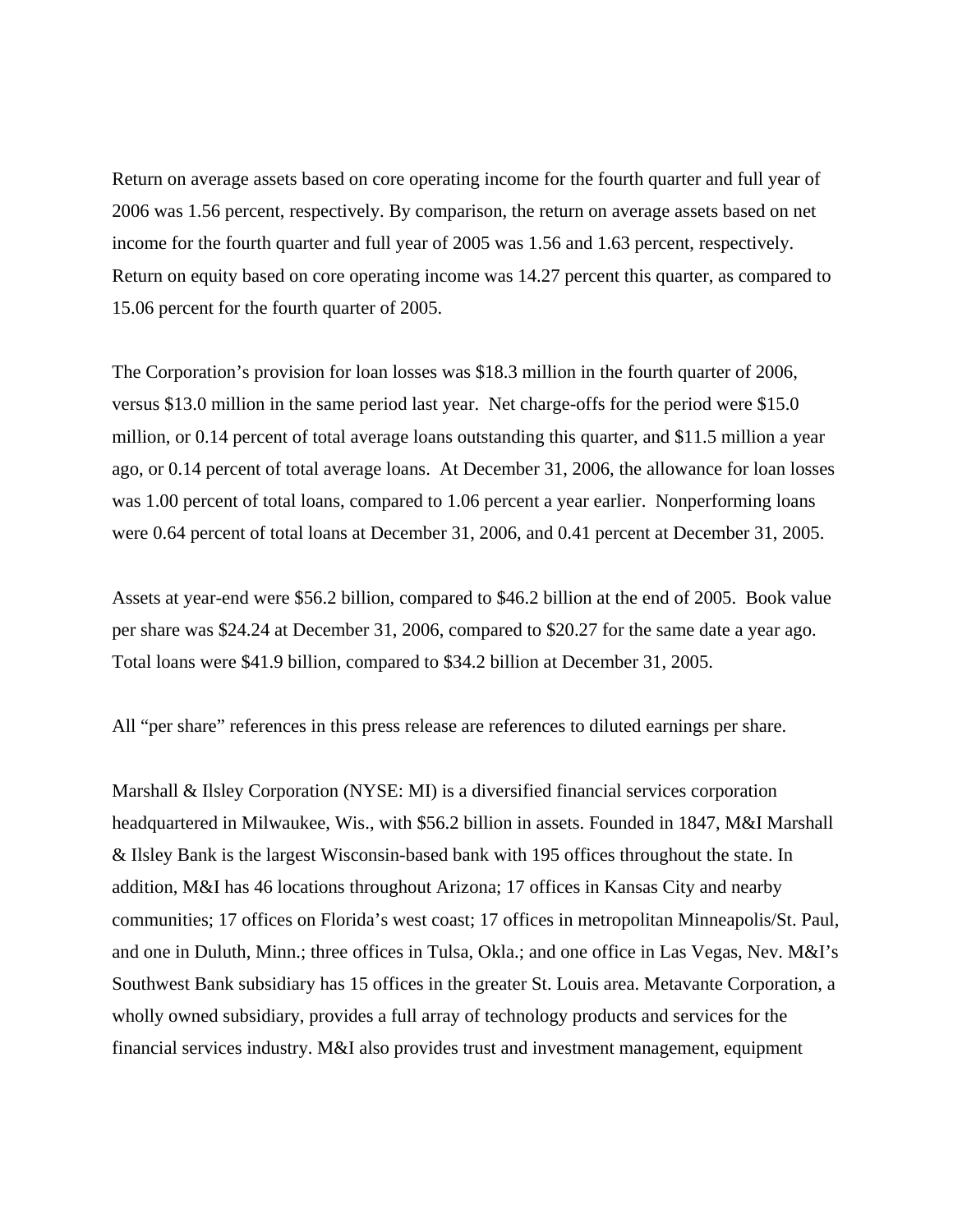leasing, mortgage banking, asset-based lending, financial planning, investments, and insurance services from offices throughout the country and on the Internet (www.mibank.com or www.micorp.com). M&I's customer-based approach, internal growth, and strategic acquisitions have made M&I a nationally recognized leader in the financial services industry.

## ###

This press release contains forward-looking statements concerning M&I's future operations and financial results. Such statements are subject to important factors that could cause M&I's actual results to differ materially from those anticipated by the forward-looking statements. These factors include (i) the factors identified in M&I's Annual Report on Form 10-K for the year ended December 31, 2005 under the heading "Forward-Looking Statements" which factors are incorporated herein by reference, and (ii) such other factors as may be described from time to time in M&I's SEC filings.

This press release contains non-GAAP financial measures for the three months and year ended December 31, 2006 and for the year ended December 31, 2005, as a supplement to the Corporation's GAAP financial results. The Corporation believes that these non-GAAP financial measures are useful because they allow investors to assess, on a consistent basis, the Corporation's core operating performance, exclusive of items which management believes are not indicative of the operations of the Corporation such as the change in the accounting for derivatives. Management uses such non-GAAP financial measures to evaluate financial results and to establish operational goals. These non-GAAP financial measures should be considered a supplement to, and not as a substitute for, financial measures prepared in accordance with GAAP. For a reconciliation of non-GAAP financial measures to the comparable financial measures calculated in accordance with GAAP, please see the reconciliation table included in the attachment to this press release.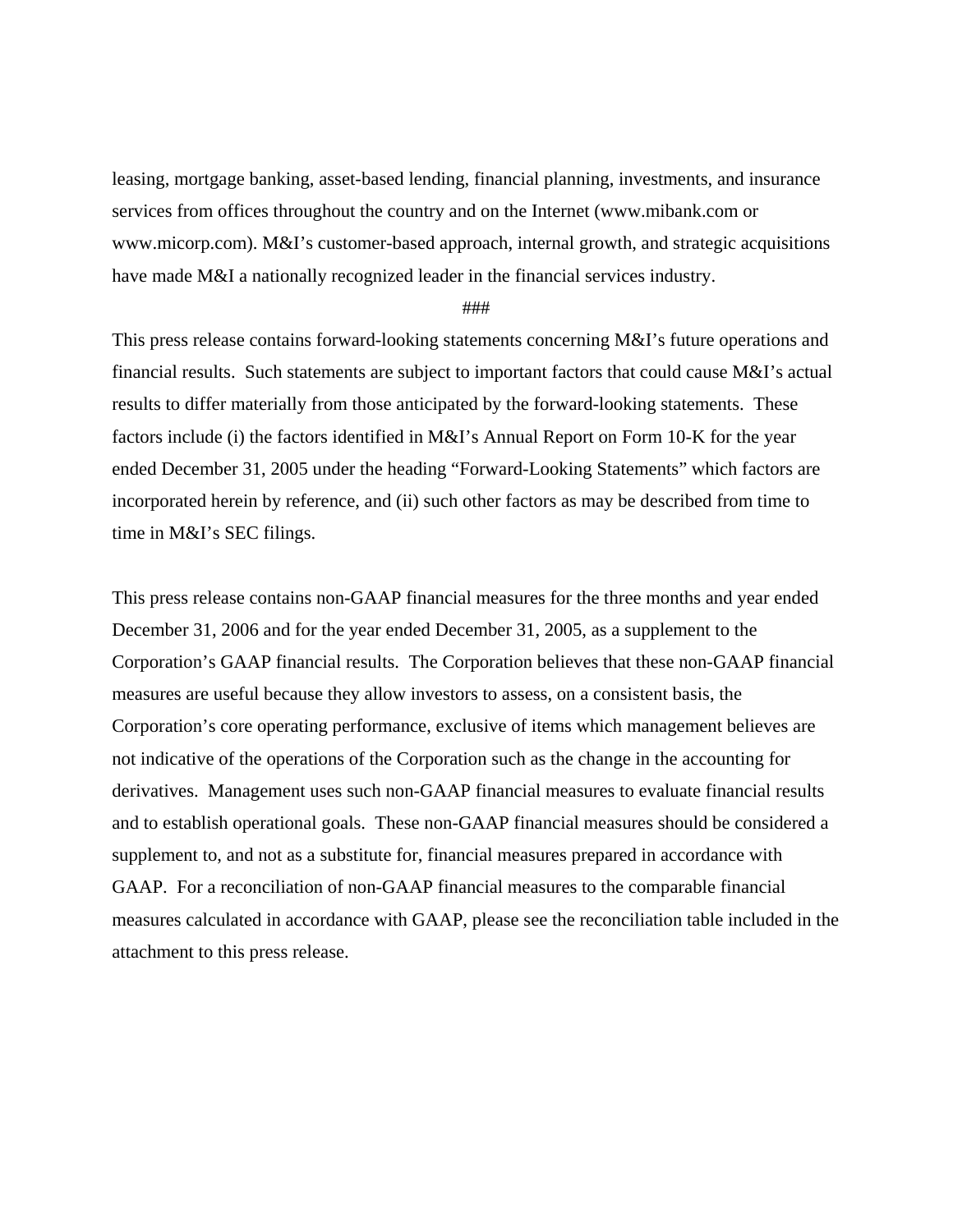Note:

Marshall & Ilsley Corporation will hold a conference call at 11:00 a.m. Central Standard Time Tuesday, January 16, regarding fourth quarter earnings. For those interested in listening, please call 1-800-967-7185 and ask for M&I's quarterly earnings release conference call. If you are unable to join us at this time, a replay of the call will run will be available beginning at 2:30 p.m. on January 16 and will run through 5:00 p.m. January 23, by calling 1-888-203-1112 and entering pass code 487 53 06. Supplemental financial information referenced in the conference call can be found at www.micorp.com, Investor Relations, after 8:30 a.m. on January 16.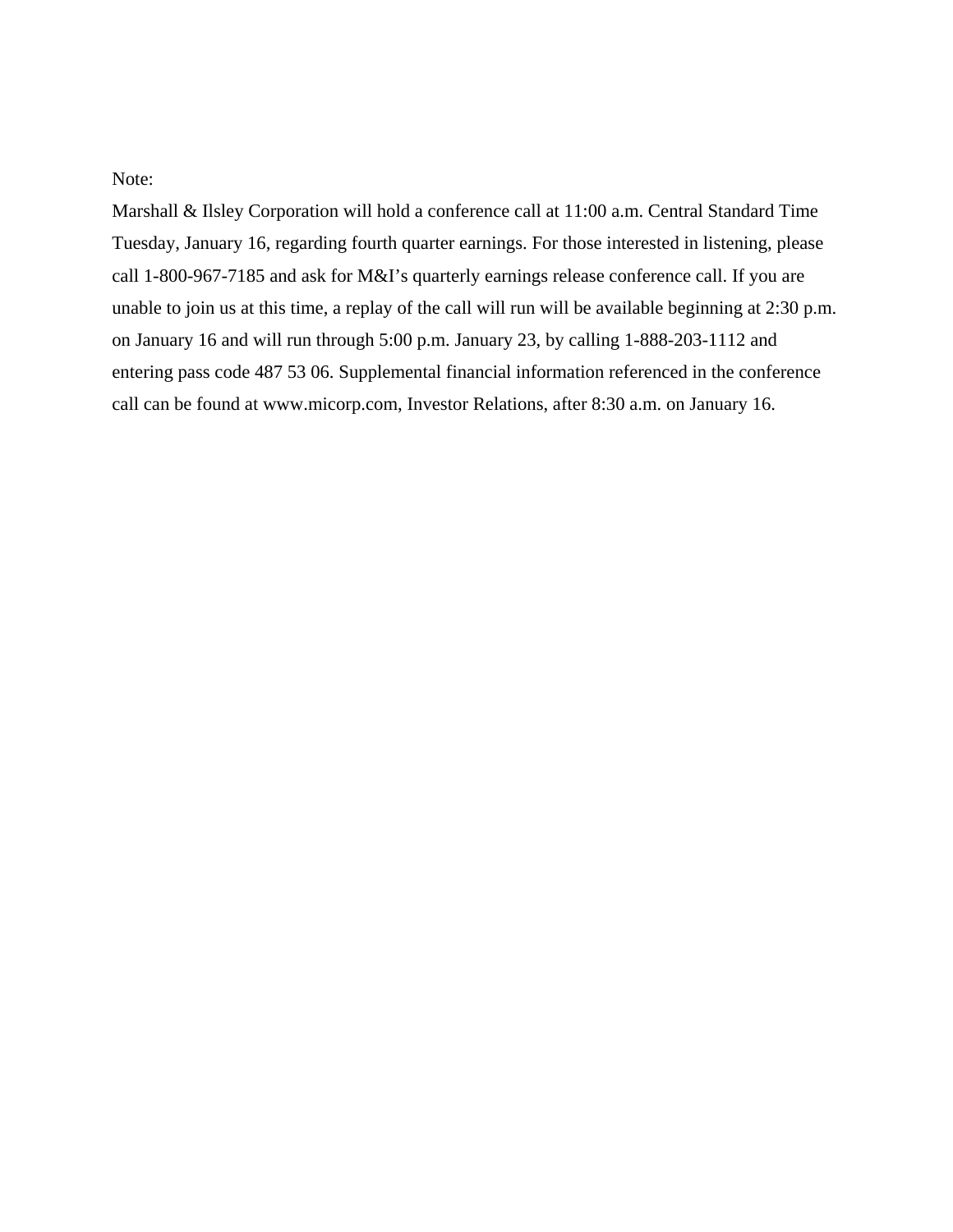## **Marshall & Ilsley Corporation**

Financial Information

(unaudited)

|                                                          | <b>Three Months Ended</b> |                |            | <b>Twelve Months Ended</b> |                |            |
|----------------------------------------------------------|---------------------------|----------------|------------|----------------------------|----------------|------------|
|                                                          | December 31,              | December 31,   | Percent    | December 31,               | December 31,   | Percent    |
|                                                          | 2006                      | 2005           | Change     | 2006                       | 2005           | Change     |
| PER SHARE DATA                                           |                           |                |            |                            |                |            |
| Diluted:                                                 |                           |                |            |                            |                |            |
| <b>Core Operating Income</b>                             | \$0.84                    | \$0.74         | 13.5 %     | \$3.22                     | \$2.99         | 7.7 %      |
| Net Income                                               | 0.79                      | 0.74           | 6.8        | 3.17                       | 2.99           | 6.0        |
| <b>Basic:</b>                                            |                           |                |            |                            |                |            |
| Core Operating Income                                    | 0.86                      | 0.76           | 13.2       | 3.29                       | 3.06           | 7.5        |
| Net Income                                               | 0.81                      | 0.76           | 6.6        | 3.24                       | 3.06           | 5.9        |
|                                                          |                           |                |            |                            |                |            |
| <b>Dividend Declared</b>                                 | 0.27                      | 0.24           | 12.5       | 1.05                       | 0.93           | 12.9       |
| <b>Book Value</b>                                        | 24.24                     | 20.27          | 19.6       | 24.24                      | 20.27          | 19.6       |
| <b>Shares Outstanding (millions):</b>                    |                           |                |            |                            |                |            |
| Average - Diluted<br>End of Period                       | 260.5<br>255.5            | 239.6<br>235.4 | 8.7<br>8.5 | 254.6<br>255.5             | 236.0<br>235.4 | 7.9<br>8.5 |
|                                                          |                           |                |            |                            |                |            |
| <b>INCOME STATEMENT (\$millions)</b>                     |                           |                |            |                            |                |            |
| <b>Net Interest Income (FTE)</b>                         | \$402.3                   | \$339.8        | 18.4 %     | \$1,520.4                  | \$1,298.6      | 17.1 %     |
| <b>Provision for Loan and Lease Losses</b>               | 18.3                      | 13.0           | 40.8       | 50.6                       | 44.8           | 12.9       |
|                                                          |                           |                |            |                            |                |            |
| Data Processing Services                                 | 355.2                     | 323.8          | 9.7        | 1,382.7                    | 1,185.1        | 16.7       |
| Wealth Management                                        | 57.9                      | 48.2           | 20.1       | 221.6                      | 191.7          | 15.6       |
| Service Charge on Deposits                               | 26.3                      | 23.3           | 12.9       | 99.6                       | 94.0           | $6.0\,$    |
| Mortgage Banking                                         | 12.1                      | 14.6           | $-17.1$    | 52.4                       | 50.5           | 3.8        |
| Net Investment Securities Gains                          | 3.1                       | 2.9            | 6.9        | 9.7                        | 45.5           | $-78.7$    |
| All Other                                                | 48.1                      | 36.5           | 31.8       | 167.9                      | 149.5          | 12.3       |
| <b>Total Non-Interest Revenues (Core Operating 2006)</b> | 502.7                     | 449.3          | 11.9       | 1,933.9                    | 1,716.3        | 12.7       |
| Salaries and Employee Benefits                           | 311.3                     | 282.7          | 10.1       | 1,210.1                    | 1,074.7        | 12.6       |
| Occupancy and Equipment                                  | 60.6                      | 56.8           | 6.7        | 244.0                      | 215.6          | 13.2       |
| <b>Intangible Amortization</b>                           | 12.3                      | 8.8            | 39.8       | 45.4                       | 31.1           | 46.0       |
| Other                                                    | 179.3                     | 157.3          | 14.0       | 660.0                      | 557.7          | 18.3       |
| <b>Total Non-Interest Expenses</b>                       | 563.5                     | 505.6          | 11.5       | 2,159.5                    | 1,879.1        | 14.9       |
| Tax Equivalent Adjustment                                | 7.1                       | 8.2            | $-13.4$    | 30.1                       | 33.3           | $-9.6$     |
| Pre-Tax Core Operating Earnings                          | 316.1                     | 262.3          | 20.5       | 1,214.1                    | 1,057.7        | 14.8       |
| Income Taxes (Core Operating Income 2006)                | 97.7                      | 84.8           | 15.2       | 394.3                      | 351.5          | 12.2       |
|                                                          |                           |                |            |                            |                |            |
| <b>Core Operating Income</b>                             | \$218.4                   | \$177.5        | 23.1 %     | \$819.8                    | \$706.2        | 16.1 %     |
| Derivative Loss - Discontinued Hedges, net of tax        | (13.0)                    | $0.0\,$        | n.m.       | (12.0)                     | $0.0\,$        | n.m.       |
| <b>Net Income</b>                                        | \$205.4                   | \$177.5        | 15.7%      | \$807.8                    | \$706.2        | $14.4\%$   |
| <b>KEY RATIOS</b>                                        |                           |                |            |                            |                |            |
|                                                          |                           |                |            |                            |                |            |
| Net Interest Margin (FTE) / Avg. Earning Assets          | 3.25 %                    | 3.38 %         |            | 3.27 %                     | 3.40 %         |            |
| Interest Spread (FTE)                                    | 2.61                      | 2.82           |            | 2.66                       | 2.93           |            |
| Based on Core Operating Activities (2006)                |                           |                |            |                            |                |            |
| Efficiency Ratio                                         | 62.2                      | 64.1           |            | 62.6                       | 62.6           |            |
| Efficiency Ratio without Metavante                       | 50.6                      | 51.5           |            | 50.8                       | 50.7           |            |
| Return on Assets                                         | 1.56                      | 1.56           |            | 1.56                       | 1.63           |            |
| Return on Equity                                         | 14.27                     | 15.06          |            | 14.58                      | 16.21          |            |
|                                                          |                           |                |            |                            |                |            |
| Equity / Assets (End of Period)                          | 10.94                     | 10.25          |            | 10.94                      | 10.25          |            |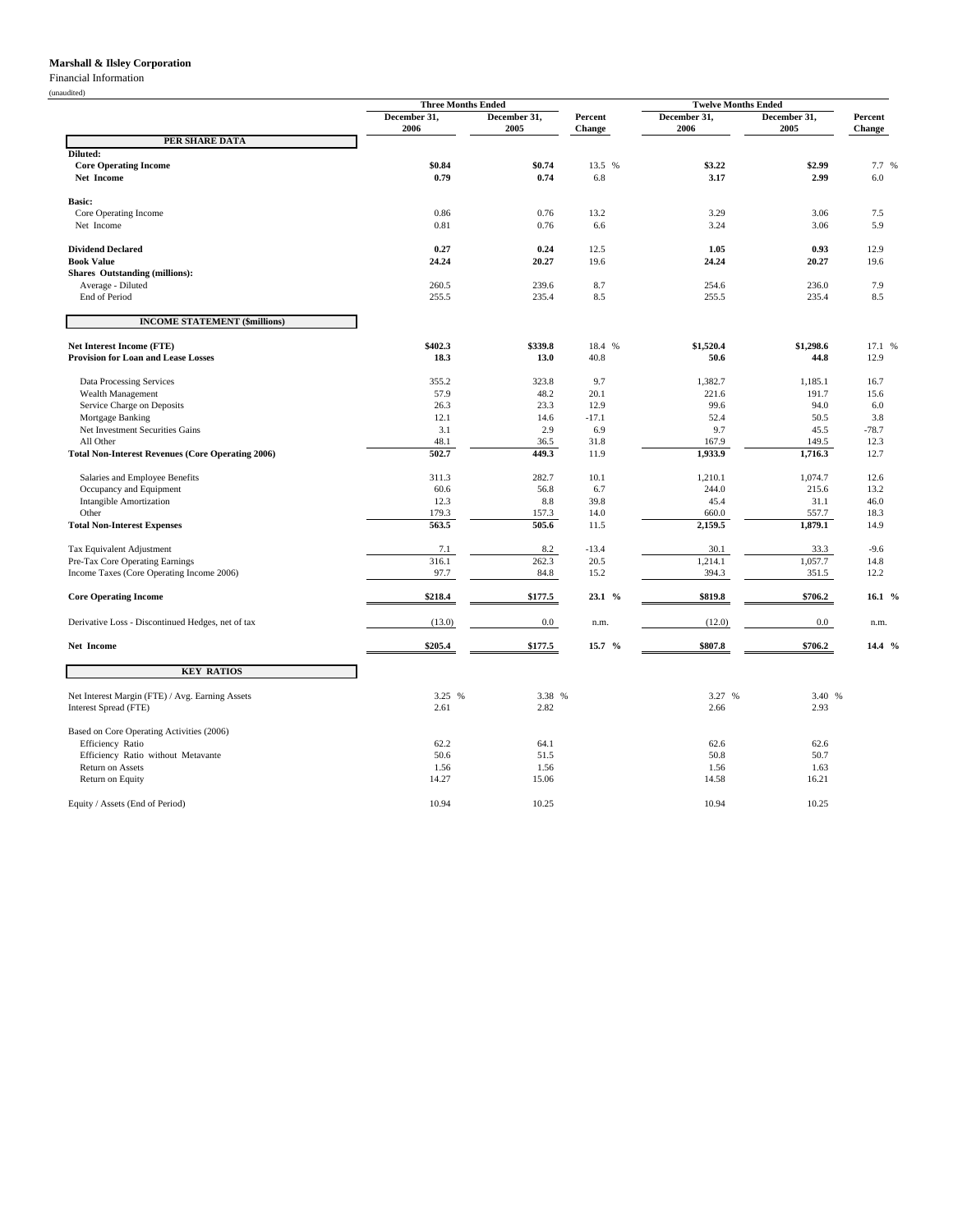# **Marshall & Ilsley Corporation**

Financial Information

(unaudited)

|                                                            | As of        |              |         |
|------------------------------------------------------------|--------------|--------------|---------|
|                                                            | December 31. | December 31. | Percent |
| <b>ASSETS</b> (\$millions)                                 | 2006         | 2005         | Change  |
| Cash & Due From Banks                                      | \$1,248      | \$1,155      | 8.1 %   |
| <b>Trading Securities</b>                                  | 36           | 30           | 20.0    |
| Short - Term Investments                                   | 256          | 300          | $-14.7$ |
| <b>Investment Securities</b>                               | 7,473        | 6,320        | 18.2    |
| Loans and Leases:                                          |              |              |         |
| Commercial Loans & Leases                                  | 12,587       | 10.066       | 25.0    |
| Commercial Real Estate                                     | 14.351       | 10,421       | 37.7    |
| Residential Real Estate                                    | 9.032        | 7,096        | 27.3    |
| Home Equity Loans & Lines                                  | 4.342        | 4.834        | $-10.2$ |
| Personal Loans and Leases                                  | 1,623        | 1,750        | $-7.3$  |
| Total Loans and Leases                                     | 41,935       | 34,167       | 22.7    |
| Reserve for Loan & Leases Losses                           | (421)        | (364)        | 15.7    |
| Premises and Equipment, net                                | 572          | 491          | 16.5    |
| Goodwill and Intangibles                                   | 3,212        | 2,461        | 30.5    |
| Other Assets                                               | 1.919        | 1.653        | 16.1    |
| <b>Total Assets</b>                                        | \$56,230     | \$46,213     | 21.7 %  |
| <b>LIABILITIES &amp; SHAREHOLDERS' EQUITY (\$millions)</b> |              |              |         |
| Deposits:                                                  |              |              |         |
| Noninterest Bearing                                        | \$6.113      | \$5,525      | 10.6 %  |
| <b>Bank Issued Interest Bearing Activity</b>               | 12.924       | 10.530       | 22.7    |
| <b>Bank Issued Time</b>                                    | 8,108        | 5,279        | 53.6    |
| <b>Total Bank Issued Deposits</b>                          | 27,145       | 21,334       | 27.2    |
| <b>Wholesale Deposits</b>                                  | 6,939        | 6,340        | 9.4     |
| <b>Total Deposits</b>                                      | 34,084       | 27,674       | 23.2    |
| Short - Term Borrowings                                    | 6.425        | 5.627        | 14.2    |
| Long - Term Borrowings                                     | 8.026        | 6.669        | 20.3    |
| Other Liabilities                                          | 1,544        | 1,508        | 2.4     |
| Shareholders' Equity                                       | 6,151        | 4,735        | 29.9    |
| Total Liabilities & Shareholders' Equity                   | \$56,230     | \$46,213     | 21.7 %  |

|                                                        | <b>Three Months Ended</b> |                      |                   | <b>Twelve Months Ended</b> |                      |                   |
|--------------------------------------------------------|---------------------------|----------------------|-------------------|----------------------------|----------------------|-------------------|
|                                                        | December 31,<br>2006      | December 31,<br>2005 | Percent<br>Change | December 31,<br>2006       | December 31,<br>2005 | Percent<br>Change |
| <b>AVERAGE ASSETS (\$millions)</b>                     |                           |                      |                   |                            |                      |                   |
| Cash & Due From Banks                                  | \$1,045                   | \$1,012              | 3.3 %             | \$1,024                    | \$966                | 6.0%              |
| <b>Trading Securities</b>                              | 44                        | 33                   | 33.3              | 46                         | 27                   | 70.4              |
| Short - Term Investments                               | 223                       | 216                  | 3.2               | 303                        | 237                  | 27.8              |
| <b>Investment Securities</b>                           | 7,333                     | 6,256                | 17.2              | 6,992                      | 6,183                | 13.1              |
| Loans and Leases:                                      |                           |                      |                   |                            |                      |                   |
| Commercial Loans & Leases                              | 12,338                    | 9.761                | 26.4              | 11.691                     | 9.394                | 24.5              |
| Commercial Real Estate                                 | 14,278                    | 10,414               | 37.1              | 13,139                     | 9,989                | 31.5              |
| Residential Real Estate                                | 8,844                     | 6,717                | 31.7              | 8,130                      | 5,752                | 41.3              |
| Home Equity Loans and Lines                            | 4,387                     | 4,822                | $-9.0$            | 4,540                      | 4,988                | $-9.0$            |
| Personal Loans and Leases                              | 1,591                     | 1,688                | $-5.7$            | 1,628                      | 1,653                | $-1.5$            |
| <b>Total Loans and Leases</b>                          | 41.438                    | 33,402               | 24.1              | 39.128                     | 31,776               | 23.1              |
| Reserve for Loan & Leases Losses                       | (420)                     | (365)                | 15.1              | (406)                      | (363)                | 11.8              |
| Premises and Equipment, net                            | 570                       | 478                  | 19.2              | 551                        | 458                  | 20.3              |
| Goodwill and Intangibles                               | 3,216                     | 2,425                | 32.6              | 3,008                      | 2,261                | 33.0              |
| Other Assets                                           | 2,053                     | 1,792                | 14.6              | 2,005                      | 1,739                | 15.3              |
| <b>Total Assets</b>                                    | \$55,502                  | \$45,249             | 22.7 %            | \$52,651                   | \$43,284             | 21.6 %            |
| Memo:                                                  |                           |                      |                   |                            |                      |                   |
| <b>Average Earning Assets</b>                          | \$49,038                  | \$39,907             |                   | \$46,469                   | \$38,223             |                   |
| Average Earning Assets Excluding Investment Securities |                           |                      |                   |                            |                      |                   |
| <b>Unrealized Gains/Losses</b>                         | \$49,094                  | \$39,945             |                   | \$46,555                   | \$38,218             |                   |
| AVG LIABILITIES & SHAREHOLDERS' EQUITY (\$millions)    |                           |                      |                   |                            |                      |                   |
| Deposits:                                              |                           |                      |                   |                            |                      |                   |
| Noninterest Bearing                                    | \$5,526                   | \$5,195              | 6.4 %             | \$5,336                    | \$4,943              | 8.0 %             |
| <b>Bank Issued Interest Bearing Activity</b>           | 12,516                    | 10,349               | 20.9              | 11.668                     | 10,027               | 16.4              |
| <b>Bank Issued Time</b>                                | 8,111                     | 5,057                | 60.4              | 7,329                      | 4,410                | 66.2              |
| <b>Total Bank Issued Deposits</b>                      | 26,153                    | 20,601               | 26.9              | 24,333                     | 19,380               | 25.6              |
| <b>Wholesale Deposits</b>                              | 6,984                     | 6,723                | 3.9               | 7,256                      | 6,721                | 8.0               |
| <b>Total Deposits</b>                                  | 33,137                    | 27,324               | 21.3              | 31,589                     | 26,101               | 21.0              |
| Short - Term Borrowings                                | 4,091                     | 2,563                | 59.6              | 3,638                      | 2,926                | 24.3              |
| Long - Term Borrowings                                 | 10,452                    | 8,936                | 17.0              | 10,072                     | 8,193                | 22.9              |
| Other Liabilities                                      | 1,772                     | 1,751                | 1.2               | 1,751                      | 1,707                | 2.6               |
| Shareholders' Equity                                   | 6,050                     | 4,675                | 29.4              | 5,601                      | 4,357                | 28.6              |
| Total Liabilities & Shareholders' Equity               | \$55,502                  | \$45,249             | 22.7 %            | \$52,651                   | \$43,284             | 21.6 %            |
| Memo:                                                  |                           |                      |                   |                            |                      |                   |
| Average Interest Bearing Liabilities                   | \$42,154                  | \$33,628             |                   | \$39,963                   | \$32,277             |                   |